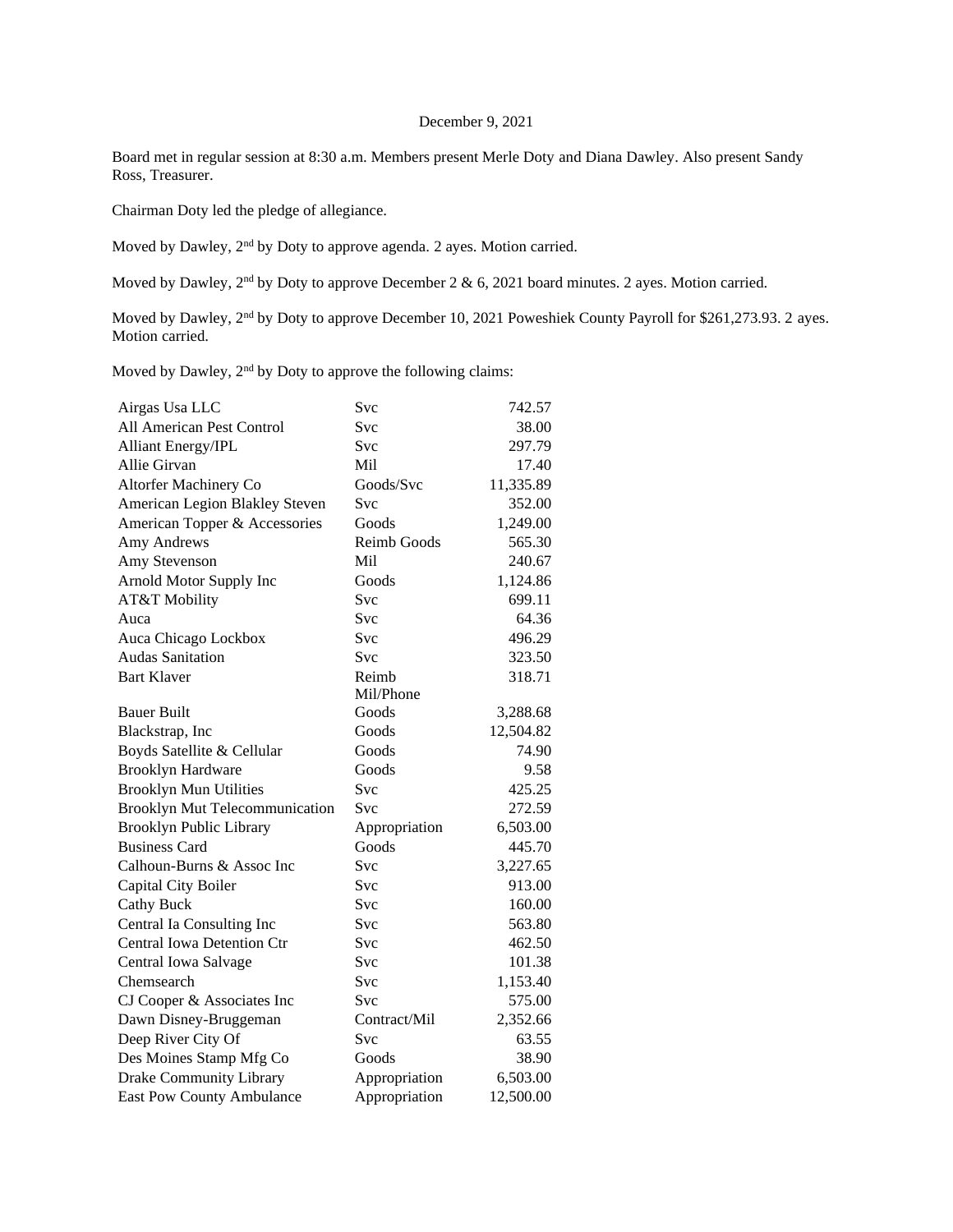| Fareway Stores Inc               | Svc                  | 29.13     |
|----------------------------------|----------------------|-----------|
| <b>Fastenal Company</b>          | Goods                | 104.51    |
| Galls Inc                        | Goods                | 1,590.39  |
| <b>Gatr Truck Center</b>         | Goods                | 11.00     |
| Grinnell City Of                 | Svc                  | 132.07    |
| <b>Grinnell Firestone Store</b>  | Goods                | 681.05    |
| Grinnell Herald Register         | Svc                  | 377.13    |
| H & J Fertilizer Inc             | Goods                | 68.75     |
| Halls Feed & Seed                | Goods                | 16.95     |
| Heartland Shredding Inc          | Svc                  | 55.00     |
| Henderson Products Inc.          | Goods                | 4,833.99  |
| Hlw Engineering Group            | Svc                  | 2,600.00  |
| <b>Hometown Hardware</b>         | Goods                | 506.24    |
| Housby Mack Inc                  | Goods                | 56.99     |
| Illowa Culvert & Supply          | Svc                  | 3,300.00  |
| <b>IMWCA</b>                     | Svc                  | 7,843.00  |
| <b>Inland Truck Parts Co</b>     | Goods                | 51.22     |
| Iowa City VA Volunteer Svcs      | Svc                  | 282.00    |
| Iowa Dept Of Transportation      | Svc                  | 1,860.00  |
| <b>Iowa One Call</b>             | Svc                  | 20.70     |
| <b>Iowa Prison Industries</b>    | Goods                | 4,609.52  |
| <b>ISAC</b>                      | Svc                  | 4.00      |
| Jason Roudabush                  | Mil                  | 38.80     |
| Julie Cline                      | Mil                  | 21.34     |
| Keystone Laboratories            | Svc                  | 22.50     |
| Larry Wilson                     | Mil                  | 63.05     |
| Lowry Equipment Inc              | Goods                | 29.83     |
| Mahaska Communication Group      | Svc                  | 125.64    |
| Mail Services LLC                | Svc                  | 878.21    |
| <b>Manatts</b> Inc               | Goods                | 3,399.55  |
| Mark Vavroch                     | <b>Reimb Class</b>   | 345.00    |
| <b>Martin Marietta Materials</b> | Goods                | 68,629.54 |
| Mary Lamb                        | <b>Svc</b>           | 205.00    |
| Matt Parrott/Storey Kenworthy    | Goods                | 116.63    |
| Mid American Energy              | Svc                  | 2,421.37  |
| <b>Midland Concrete Products</b> | Goods                | 7,598.66  |
| Mike Thys                        | <b>Well Closures</b> | 2,300.00  |
| Montezuma Ambulance Svc          | Appropriation        | 12,500.00 |
| Montezuma Municipal Utilities    | Svc                  | 3,615.41  |
| Montezuma Public Library         | Appropriation        | 6,503.00  |
| Montezuma Super Valu             | Goods                | 4.48      |
| Napa Auto Parts                  | Goods                | 1,119.56  |
| Neapolitan Labs LLC              | Svc                  | 7,500.00  |
| New Century F.S. Inc             | <b>Svc</b>           | 3,174.72  |
| Norsolv Systems Environmental    | Svc                  | 152.95    |
| Office Depot                     | Goods                | 8.51      |
| Ohalloran International Inc      | Goods                | 1,148.81  |
| <b>Pitney Bowes</b>              | Goods                | 118.99    |
| <b>Pitney Bowes</b>              | Svc                  | 4,513.71  |
| Police Legal Sciences Inc        | Svc                  | 3,360.00  |
| Postmaster                       | Goods                | 58.00     |
| Postmaster/US Postal Service     | Goods                | 146.00    |
|                                  |                      |           |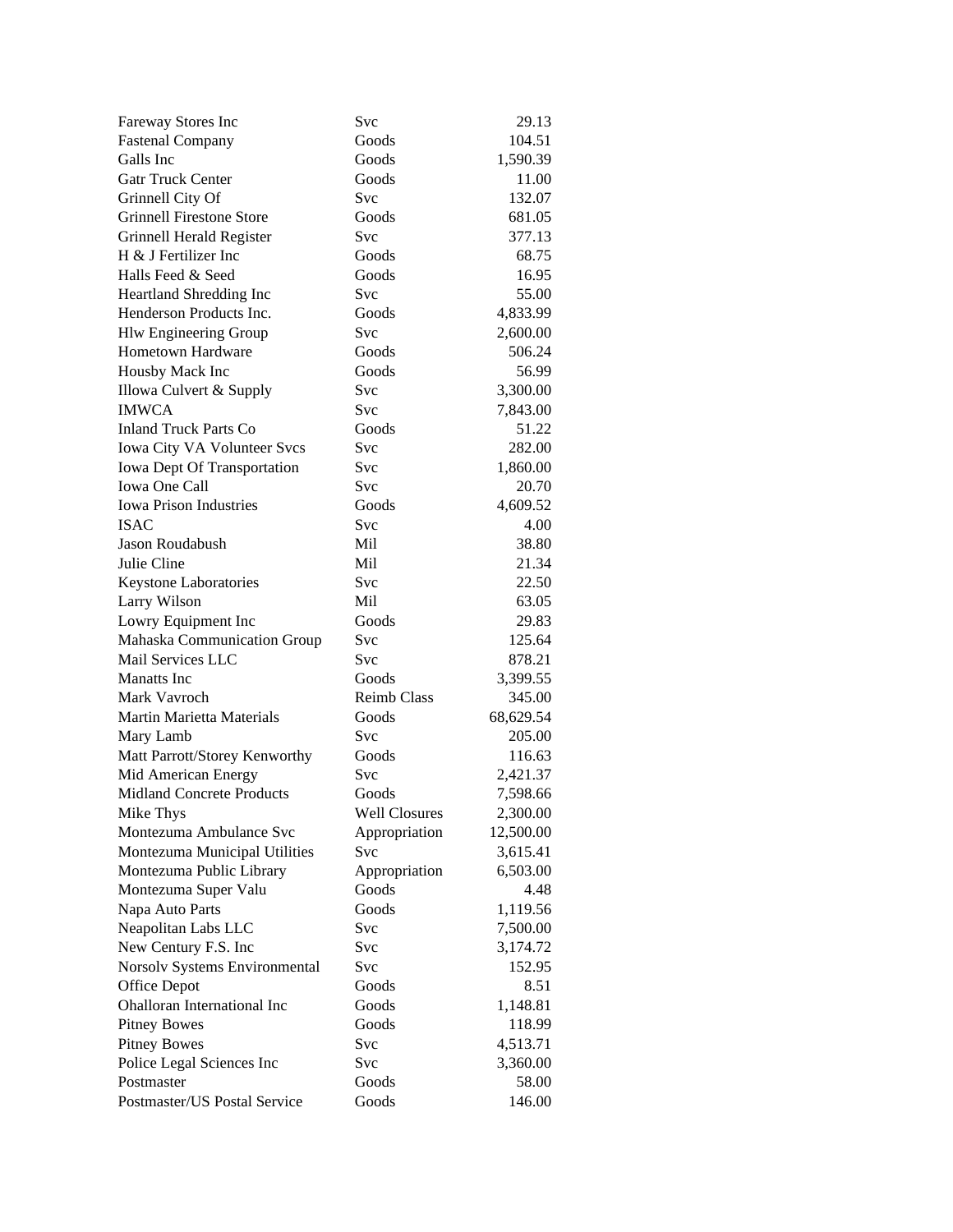| Pow Co Employee Health Plan Tr     | Svc           | 6,673.41   |
|------------------------------------|---------------|------------|
| <b>Power Pros</b>                  | Goods         | 3,824.00   |
| Poweshiek County 4-H               | Appropriation | 6,250.00   |
| Poweshiek County Auditor           | Svc           | 961.64     |
| Poweshiek Water Assn               | Svc           | 111.00     |
| Premier Office Equip/RK Dixon      | Svc           | 87.04      |
| <b>Quill Corporation</b>           | Goods         | 151.85     |
| Racom Corporation                  | Radio System  | 1,568,310. |
|                                    | Pmt           | 50         |
| Richard F Hansen                   | Svc           | 10,577.06  |
| Robert Wilhelm                     | Reimb - Goods | 670.79     |
| <b>Russ Schuck</b>                 | Mil           | 45.59      |
| <b>Sadler Power Train</b>          | Goods         | 116.95     |
| <b>Sandy Ross</b>                  | Mil           | 25.22      |
| <b>Scantron Corporation</b>        | Svc           | 13,938.38  |
| <b>SCISWA</b>                      | Svc           | 65.25      |
| Searsboro Telephone Co             | <b>Svc</b>    | 450.00     |
| <b>SHI</b> International Corp      | Goods         | 12,937.00  |
| Signs By Fisher                    | <b>Svc</b>    | 294.00     |
| Sinclair Napa                      | Goods         | 297.71     |
| Snap On Tools                      | Goods         | 132.00     |
| <b>Steve Link Ford</b>             | Goods         | 112.66     |
| Tama County Highway Dept           | Svc           | 98.18      |
| Taylor Auto Body, Inc              | Svc           | 30.00      |
| The Depot Express                  | Svc           | 1,753.23   |
| The Record                         | Svc           | 13.76      |
| <b>TIAA Commercial Finance Inc</b> | Svc           | 309.22     |
| Tifco Industries, Inc.             | Goods         | 1,309.61   |
| Tom Kriegel                        | Reimb Meal    | 10.90      |
| <b>Total Choice Shipping</b>       | Goods         | 95.14      |
| <b>United States Cellular</b>      | Svc           | 120.57     |
| UPH-GRMC Occupational Med          | Svc           | 976.00     |
| <b>US Bank Equipment Finance</b>   | Svc           | 992.25     |
| Uwe Meyer                          | Mil           | 21.29      |
| Verizon                            | Svc           | 320.08     |
| Verizon Connect NWF Inc            | Svc           | 1,262.82   |
| Victor Oil, Inc.                   | Goods         | 20,870.20  |
| <b>VISA</b>                        | Svc           | 1,238.49   |
| Watson And Ryan PLC                | Svc           | 1,444.16   |
| Weld Works, Inc.                   | Goods         | 781.83     |
| Wex Bank                           | Svc           | 3,460.52   |
| Windstream                         | Svc           | 4,214.30   |
| Windstream Communications Inc      | Svc           | 200.00     |
| World Data Corporation             | Goods         | 300.00     |

2 ayes. Motion carried.

Sandy Ross inquired with the board the status of posting new signage at the north and south entrances of the courthouse. Ross stated driver license is appointment only and they have a lot of people walking into the office without an appointment and she feels that signs posted would help to advise the people. Some additional signage regarding driver's license as appointment only will be added to the courthouse.

Doty stated he attended the conservation board meeting this week.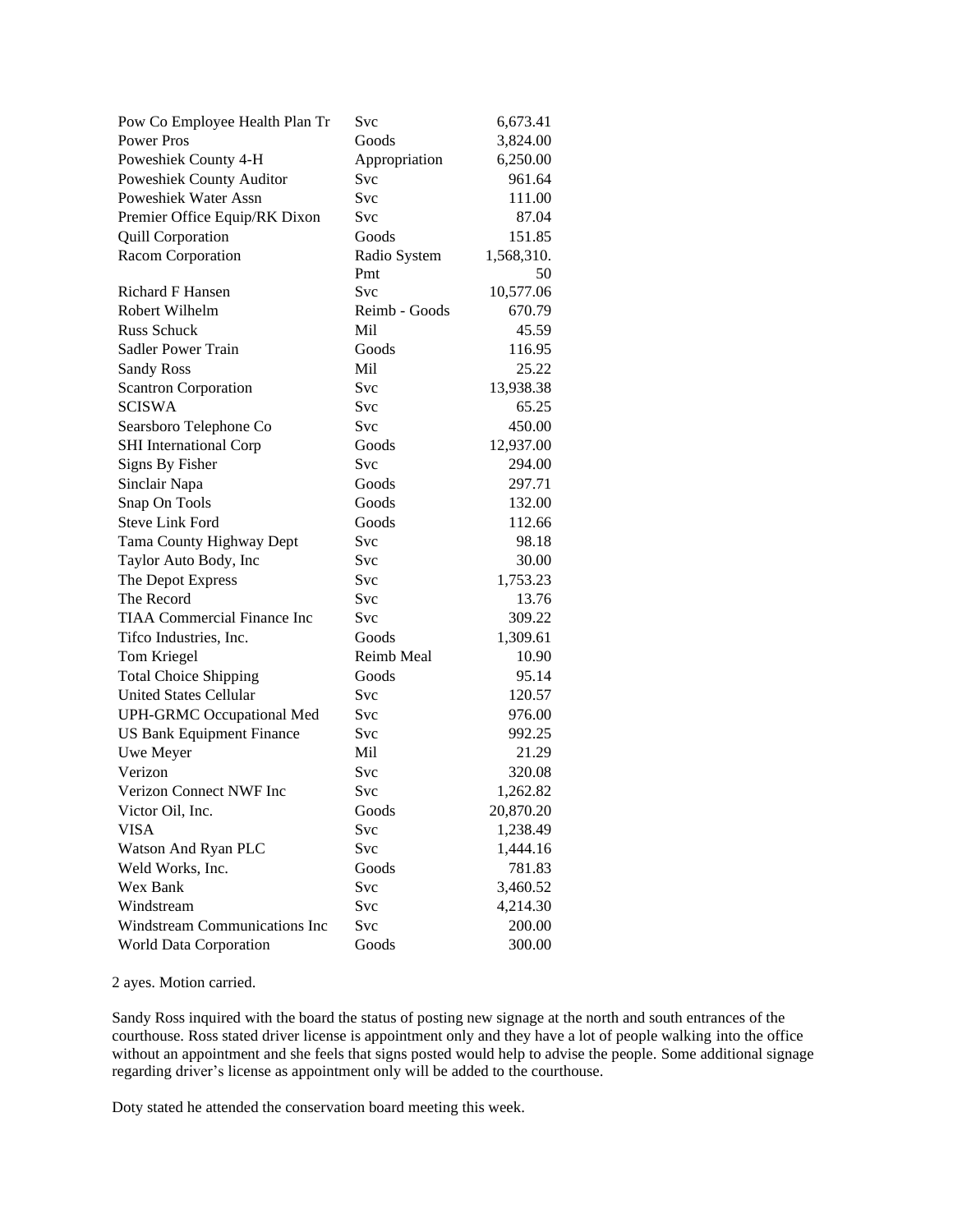10:25 a.m. Moved by Dawley, 2nd by Doty to adjourn. 2 ayes. Motion carried.

\_\_\_\_\_\_\_\_\_\_\_\_\_\_\_\_\_\_\_\_\_\_\_\_\_\_\_\_\_\_\_\_\_\_\_ \_\_\_\_\_\_\_\_\_\_\_\_\_\_\_\_\_\_\_\_\_\_\_\_\_\_\_

Melissa Eilander, Poweshiek County Auditor Merle Doty, Chairman

December 13, 2021

Board met in regular session at 8:30 a.m. Members present Merle Doty, Diana Dawley, and Jason Roudabush.

Chairman Doty led the pledge of allegiance.

Moved by Roudabush, 2<sup>nd</sup> by Dawley to approve agenda. 3 ayes. Motion carried.

8:30 a.m. Dianna Longhenry, Recorder met with board for quarterly meeting.

9:00 a.m. Mark Vavroch, Conservation Director met with board for monthly meeting. Vavroch advised that Eric Calderwood has agreed to serve another term on the conservation board. Board of Supervisors will place this for approval at next board meeting.

9:30 a.m. J.D. Griffith, Sanitarian/Zoning Administrator met with board for monthly meeting.

Moved by Dawley, 2<sup>nd</sup> by Roudabush to approve certification of appointment for Sandra Hartgers, Dispatcher/Jailer effective December 19, 2021 with rate of pay \$20.11. 3 ayes. Motion carried.

Moved by Roudabush, 2<sup>nd</sup> by Dawley to approve Resolution #2022-26 Construction Evaluation Resolution. 3 ayes. Motion carried. Resolution approved by the Board each year so the supervisors can conduct an evaluation on construction permit applications using the master matrix.

## **RESOLUTION #2022-26 CONSTRUCTION EVALUATION RESOLUTION**

**WHEREAS**, Iowa Code section 459.304(3) sets out the procedure if a board of supervisors wishes to adopt a "construction evaluation resolution" relating to the construction of a confinement feeding operation structure; and **WHEREAS,** only counties that have adopted a construction evaluation resolution can submit to the Department of Natural Resources (DNR) an adopted recommendation to approve or disapprove a construction permit application regarding a proposed confinement feeding operation structure; and

**WHEREAS**, only counties that have adopted a construction evaluation resolution and submitted an adopted recommendation may contest the DNR's decision regarding a specific application; and

**WHEREAS,** by adopting a construction evaluation resolution the board of supervisors agrees to evaluate every construction permit application for a proposed confinement feeding operation structure received by the board of supervisors between February 1, 2022 and January 31, 2023 and submit an adopted recommendation regarding that application to the DNR; and

**WHEREAS,** the board of supervisors must conduct an evaluation of every construction permit application using the master matrix created in Iowa Code section 459.305, but the board's recommendation to the DNR may be based on the final score on the master matrix or may be based on reasons other than the final score on the master matrix;

**NOW, THEREFORE, BE IT RESOLVED BY THE BOARD OF SUPERVISORS OF POWESHIEK COUNTY** that the Board of Supervisors hereby adopts this construction evaluation resolution pursuant to Iowa Code section 459.304(3). Dated this 16 day of December 2021. Merle Doty, Chairman Diana Dawley, Vice Chairman Jason Roudabush, Member

Attest: Melissa Eilander, Poweshiek County Auditor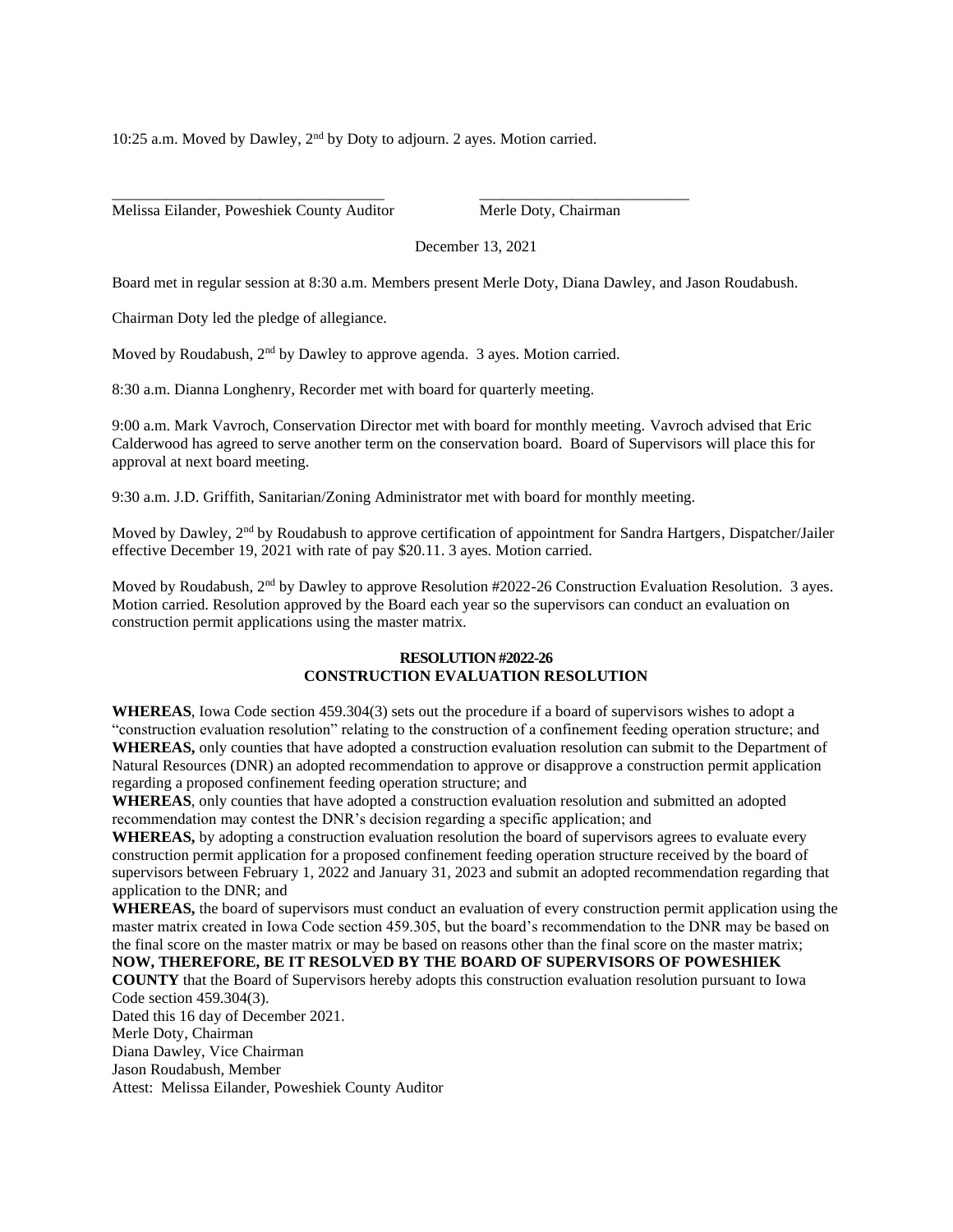Moved by Dawley,  $2<sup>nd</sup>$  by Roudabush to approve and authorize Chairman Doty to sign Resolution #2022-27 Subdivision Plat approval of Three Lakes Subdivision. 3 ayes. Motion carried.

#### RESOLUTION #2022-27 POWESHIEK COUNTY, IOWA

# RESOLUTION APPROVING FINAL PLAT OF THREE LAKES SUBDIVISION TO POWESHIEK COUNTY,

IOWA

WHEREAS, a final subdivision plat identified as Three Lakes Subdivision of Poweshiek County, located in Parcel G located in that part of Government Lot Five of Section Three, Township Seventy-eight, Range Fifteen West of the Fifth P.M., Poweshiek County, Iowa according to the Plat of Survey recorded in Instrument No. 2020-03330, Poweshiek County, Iowa has been filed with the Auditor of Poweshiek County, Iowa, and

WHEREAS, the Board of Supervisors for Poweshiek County, Iowa has approved the final plat and,

WHEREAS, the Board of Supervisors for Poweshiek County, Iowa, has considered the final plat and has found it conforms to the statutes of the State of Iowa, and the ordinances of the Poweshiek County, Iowa, and falls within the general plan for the County.

NOW, THEREFORE, BE IT RESOLVED that the final plat of Three Lakes Subdivision of Poweshiek County, Iowa located in Parcel G located in that part of Government Lot Five of Section Three, Township Seventy-eight, Range Fifteen West of the Fifth P.M., Poweshiek County, Iowa according to the Plat of Survey recorded in Instrument No. 2020-03330, Poweshiek County, Iowa has been filed with the Auditor of Poweshiek County, Iowa. Is hereby approved, and,

BE IT FURTHER RESOLVED that the Auditor be directed to certify this Resolution to be affixed to and upon the Plat as endorsement of approval of this Board.

PASSED AND APPROVED this 13 day of December 2021.

Merle Doty, Chairman Attest: Melissa Eilander, Auditor

I hereby certify that the above document is a true and exact copy as it appears on file in the office of the Auditor of Poweshiek County, Iowa.

Melissa Eilander, Auditor

# STATE OF IOWA (1) COUNTY OF POWESHIEK ) ss:

On this 13 day of December, before me, the undersigned, a Notary Public in and for the State of Iowa, personally appeared Merle Doty and Melissa Eilander, to me personally known, who, being by me duly sworn, did say that they are the Chairperson of the Board of Supervisors and County Auditor, respectively, of the County of Poweshiek, Iowa, who executed the foregoing instrument, and acknowledged that they executed the same ass their voluntary act and deed.

> Susan C. Gray Notary Public in and for said State

Board of supervisors discussed 2021 redistricting/reprecincting. After each federal decennial census, counties must review their precinct boundaries to see whether the existing boundaries comply with current laws. As part of this process, a public hearing and ordinance is required relating to those boundaries, whether they remain the same or changes are made. Board will hold public hearing on the precinct boundaries December 30, 2021 at 9:00 a.m. in the boardroom, Poweshiek County Courthouse. Board directs auditor to publish notice of public hearing.

Roudabush stated last week he attended the South Central Iowa Solid Waste Agency meeting, Region Six Planning Commission meeting, and HAZMAT meeting.

Dawley stated she had a zoom meeting last week with NEI3A (Area Agency on Aging).

Doty stated last week he attended Conservation Board meeting and 8<sup>th</sup> Judicial District Court Services meeting. This week Doty is attending the DeCat Board meeting and Poweshiek County Emergency Management Commission meeting.

10:56 a.m. Moved by Dawley,  $2<sup>nd</sup>$  by Roudabush to adjourn. 3 ayes. Motion carried.